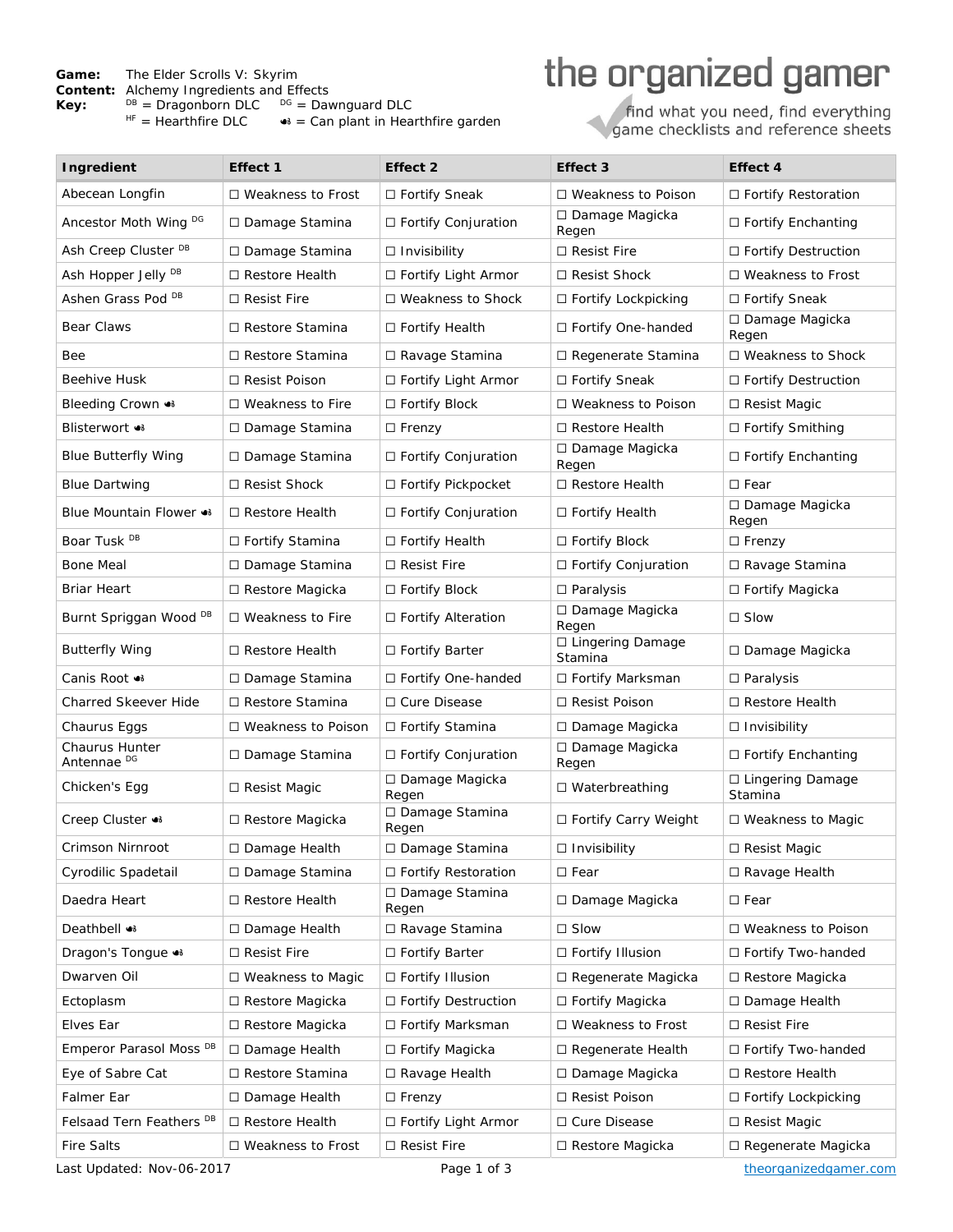The Elder Scrolls V: Skyrim and Effects and Effects and Effects

| Ingredient                  | Effect 1                 | Effect 2                          | Effect 3                      | Effect 4                      |
|-----------------------------|--------------------------|-----------------------------------|-------------------------------|-------------------------------|
| Fly Amanita $\bullet$       | $\Box$ Resist Fire       | □ Fortify Two-handed              | $\Box$ Frenzy                 | □ Regenerate Stamina          |
| Frost Mirriam               | $\Box$ Resist Frost      | □ Fortify Sneak                   | $\Box$ Ravage Magicka         | □ Damage Stamina<br>Regen     |
| <b>Frost Salts</b>          | $\Box$ Weakness to Fire  | $\Box$ Resist Frost               | $\Box$ Restore Magicka        | □ Fortify Conjuration         |
| Garlic                      | $\Box$ Resist Poison     | □ Fortify Stamina                 | $\Box$ Regenerate Magicka     | □ Regenerate Health           |
| Giant Lichen <8             | $\Box$ Weakness to Shock | □ Ravage Health                   | □ Weakness to Poison          | $\Box$ Restore Magicka        |
| Giant's Toe                 | □ Damage Stamina         | □ Fortify Health                  | □ Fortify Carry Weight        | □ Damage Stamina<br>Regen     |
| Gleamblossom <sup>DG</sup>  | □ Resist Magic           | $\Box$ Fear                       | $\Box$ Regenerate Health      | $\Box$ Paralysis              |
| Glow Dust                   | $\Box$ Damage Magicka    | □ Damage Magicka<br>Regen         | □ Fortify Destruction         | $\Box$ Resist Shock           |
| Glowing Mushroom <6         | $\Box$ Resist Shock      | □ Fortify Destruction             | $\Box$ Fortify Smithing       | $\Box$ Fortify Health         |
| Grass Pod $\bullet$         | □ Resist Poison          | □ Ravage Magicka                  | □ Fortify Alteration          | $\Box$ Restore Magicka        |
| Hagraven Claw               | $\Box$ Resist Magic      | □ Lingering Damage<br>Magicka     | □ Fortify Enchanting          | □ Fortify Barter              |
| Hagraven Feathers           | □ Damage Magicka         | □ Fortify Conjuration             | $\Box$ Frenzy                 | $\Box$ Weakness to Shock      |
| <b>Hanging Moss</b>         | □ Damage Magicka         | □ Fortify Health                  | □ Damage Magicka<br>Regen     | □ Fortify One-handed          |
| Hawk Beak                   | $\Box$ Restore Stamina   | $\Box$ Resist Frost               | □ Fortify Carry Weight        | □ Resist Shock                |
| Hawk Feathers               | □ Cure Disease           | $\Box$ Fortify Light Armor        | □ Fortify One-handed          | □ Fortify Sneak               |
| Hawk's Egg <sup>HF</sup>    | $\Box$ Resist Magic      | □ Damage Magicka<br>Regen         | $\Box$ Waterbreathing         | □ Lingering Damage<br>Stamina |
| Histcarp                    | □ Restore Stamina        | □ Fortify Magicka                 | □ Damage Stamina<br>Regen     | $\Box$ Waterbreathing         |
| Honeycomb                   | □ Restore Stamina        | □ Fortify Block                   | □ Fortify Light Armor         | □ Ravage Stamina              |
| Human Flesh                 | $\Box$ Damage Health     | $\square$ Paralysis               | □ Restore Magicka             | □ Fortify Sneak               |
| Human Heart                 | □ Damage Health          | □ Damage Magicka                  | □ Damage Magicka<br>Regen     | $\Box$ Frenzy                 |
| Ice Wraith Teeth            | $\Box$ Weakness to Frost | □ Fortify Heavy Armor             | $\Box$ Invisibility           | $\Box$ Weakness to Fire       |
| Imp Stool ⊕                 | $\Box$ Damage Health     | □ Lingering Damage<br>Health      | □ Paralysis                   | $\Box$ Restore Health         |
| Jazbay Grapes 3             | □ Weakness to Magic      | □ Fortify Magicka                 | □ Regenerate Magicka          | $\Box$ Ravage Health          |
| Juniper Berries <>          | $\Box$ Weakness to Fire  | □ Fortify Marksman                | □ Regenerate Health           | □ Damage Stamina<br>Regen     |
| Large Antlers               | □ Restore Stamina        | □ Fortify Stamina                 | $\square$ Slow                | □ Damage Stamina<br>Regen     |
| Lavender $\bullet\bullet$   | $\Box$ Resist Magic      | □ Fortify Stamina                 | □ Ravage Magicka              | □ Fortify Conjuration         |
| Luna Moth Wing              | □ Damage Magicka         | □ Fortify Light Armor             | □ Regenerate Health           | $\Box$ Invisibility           |
| Moon Sugar                  | $\Box$ Weakness to Fire  | $\Box$ Resist Frost               | $\Box$ Restore Magicka        | $\Box$ Regenerate Magicka     |
| Mora Tapinella $\bullet$    | $\Box$ Restore Magicka   | $\Box$ Lingering Damage<br>Health | □ Regenerate Stamina          | □ Fortify Illusion            |
| Mudcrab Chitin              | □ Restore Stamina        | □ Cure Disease                    | □ Resist Poison               | $\Box$ Resist Fire            |
| Namira's Rot ⊕              | $\Box$ Damage Magicka    | □ Fortify Lockpicking             | $\square$ Fear                | □ Regenerate Health           |
| Netch Jelly <sup>DB</sup>   | $\Box$ Paralysis         | □ Fortify Carry Weight            | □ Restore Stamina             | $\square$ Fear                |
| Nightshade $\bullet\bullet$ | $\Box$ Damage Health     | □ Damage Magicka<br>Regen         | □ Lingering Damage<br>Stamina | $\Box$ Fortify Destruction    |
| Nirnroot                    | □ Damage Health          | □ Damage Stamina                  | $\Box$ Invisibility           | $\Box$ Resist Magic           |
| Nordic Barnacle             | $\Box$ Damage Magicka    | $\Box$ Waterbreathing             | $\Box$ Regenerate Health      | □ Fortify Pickpocket          |
| Orange Dartwing             | □ Restore Stamina        | □ Ravage Magicka                  | □ Fortify Pickpocket          | □ Lingering Damage<br>Health  |
| Pearl                       | $\Box$ Restore Stamina   | $\Box$ Fortify Block              | $\Box$ Restore Magicka        | □ Resist Shock                |
| Pine Thrush Egg             | □ Restore Stamina        | $\Box$ Fortify Lockpicking        | □ Weakness to Poison          | $\Box$ Resist Shock           |
| Poison Bloom <sup>DG</sup>  | $\Box$ Damage Health     | $\square$ Slow                    | $\Box$ Fortify Carry Weight   | $\square$ Fear                |